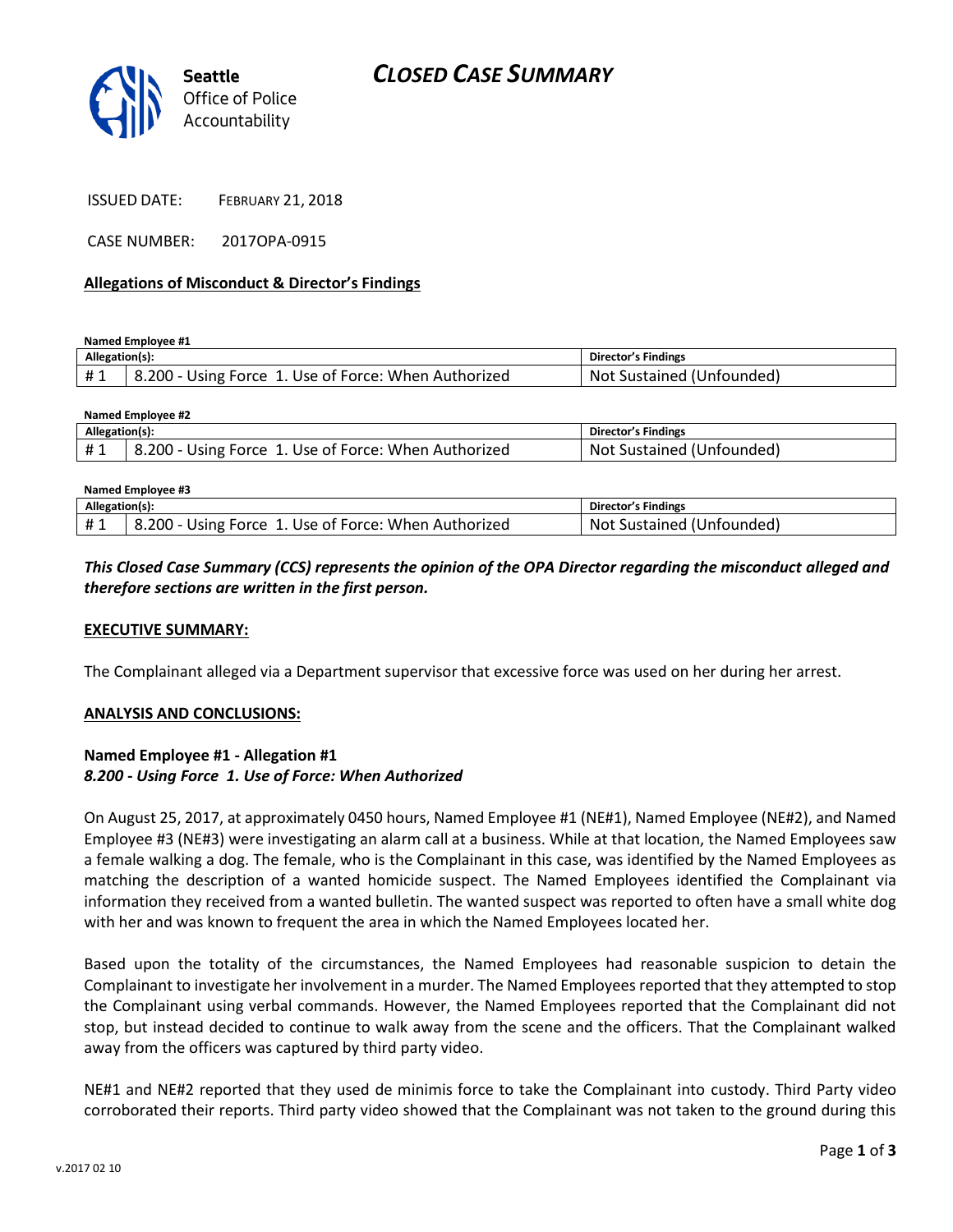



OPA CASE NUMBER: 2017OPA-0915

portion of the incident. Shortly after the Complainant was taken into custody, NE#3 arrived at the location of the arrest. The Complainant began to resist the officers. NE#1 and NE#2 then searched her incident to arrest. Once the search was completed and it was apparent that the NE#1 and NE#2 were going to escort the Complainant to the rear seat of a patrol vehicle, the Complainant sat on under her own power. Eventually, NE#1 and NE#2 were able to get the Complainant to the rear of the police car and place her into the back seat. The Complainant was combative throughout this process and assaulted NE#1 after slipping her handcuffs. NE#1 and NE#3 then removed the Complainant from the rear of the police car and took her to the ground and placed her into the prone handcuffing position for the reapplication of handcuffs after gaining control of her person. The extraction and takedown appeared to generally follow Department training based upon the totality of the circumstances and my review of In-Car Video. At the scene, the Complainant alleged that officers "slammed" her head into the ground. Pursuant to her allegation, a Type II use of force investigation was conducted and an OPA investigation was initiated. However, review of photographs taken by the investigating patrol sergeant did not show any signs of injury consistent with the Complainant's head being slammed into the ground during the takedown from the rear of the patrol car. Additionally, the Complainant admitted during her use of force interview that she struggled with the officers, slipped her handcuffs, and fought with the officers while in the rear of the patrol car. The Complainant also indicated that some of her facial injuries, which were minor, came from a previous incident.

SPD Policy 8.200(1) requires that force used by officers be reasonable, necessary and proportional. Whether force is reasonable depends "on the totality of the circumstances" known to the officers at the time of the force and must be balanced against "the rights of the subject, in light of the circumstances surrounding the event." (SPD Policy 8.200(1).) The policy lists several factors that should be weighed when evaluating reasonableness. (*See id.*) Force is necessary where "no reasonably effective alternative appears to exist, and only then to the degree which is reasonable to effect a lawful purpose." (*Id.*) Lastly, the force used must be proportional to the threat posed to the officer. (*Id.*)

I find, applying a preponderance of the evidence standard, that the force used in this case was reasonable, necessary, and proportional. In this case, the Complainant was wanted for homicide and was given verbal commands to stop by uniformed police officers. The Complainant failed to stop. When she failed to do so, the Named Employees were permitted by law and policy to use force to stop her. Here, the Named Employees did not use reportable force to stop or take the Complainant into custody. Similarly, the Named Employees did not use reportable force to search the Complainant, escort her to the rear of the police car, or to place her into the back seat for transport. After the Complainant resisted being placed into police car for transport and assaulted NE#1, NE#1 and NE#3 used reportable force to take the Complainant down to the ground. With regard to this force, I find that it was reasonable and necessary to re-establish control of a resistive and assaultive homicide suspect who had escaped from her handcuffs. Moreover, I find that the force used was proportional to the threat posed by the Complainant's resistive and assaultive behavior.

With regard to the force actually used by the Named Employees, I find that it was within policy. As such, I would recommend that this allegation be Not Sustained – Lawful and Proper.

With regard to the Complainant's claim that her head was slammed into the ground, I do not believe that the video evidence or photographic evidence support this allegation. To the contrary, I find that this evidence refutes her allegation. For these reasons, and given that this claim appears to me to be the gravamen of the Complainant's allegation, I recommend that this allegation be Not Sustained – Unfounded.